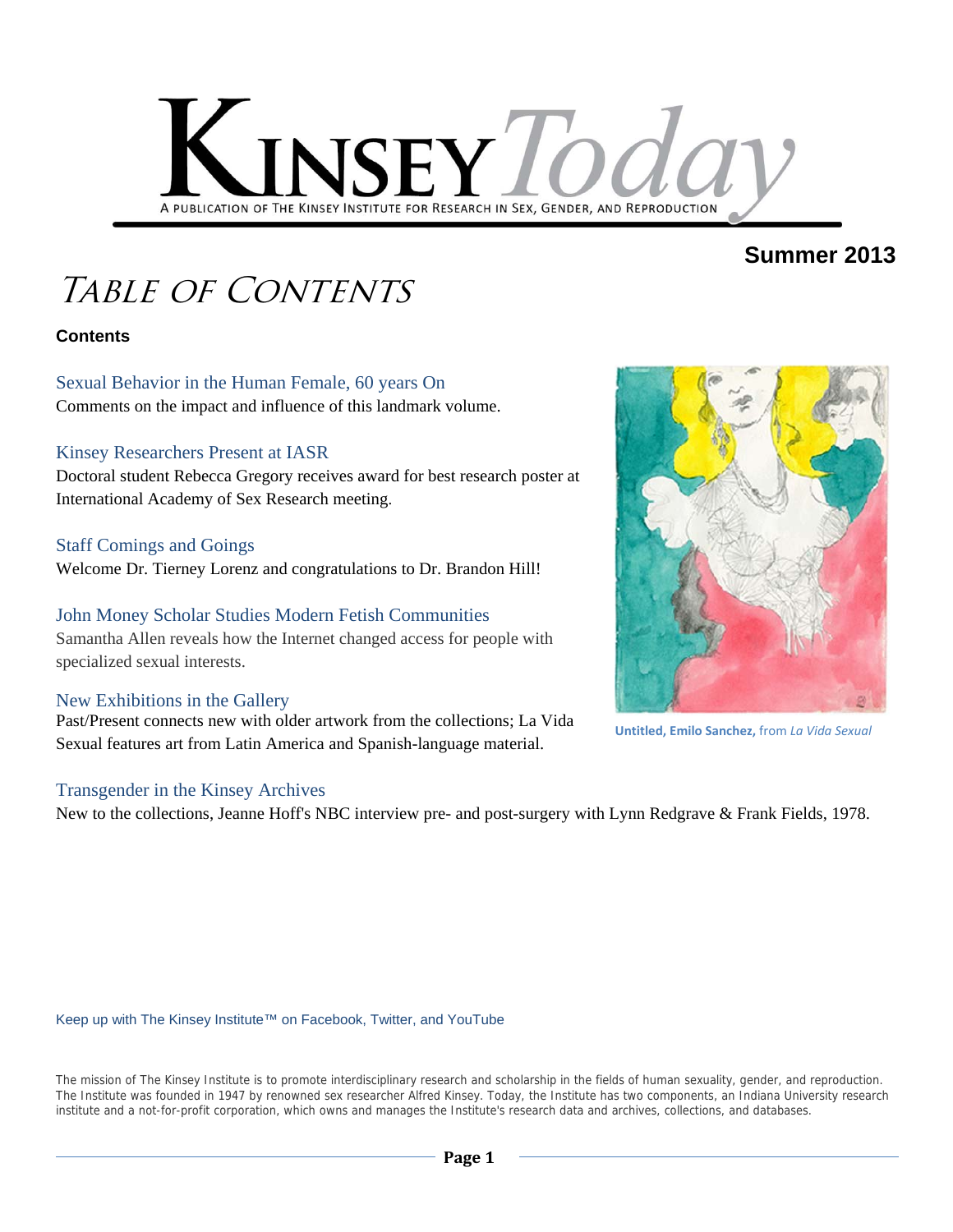### **60th Anniversary of Sexual Behavior in the Human Female: The Impact of Research**

*Sexual Behavior in the Human Male,* the first *Kinsey Report*, came out in 1948. In the years before, Kinsey and his team took sexual histories of about 12,000 people. Out of this mountain of data, the Male volume analyzed information from 5,300 interviews with men.

*Sexual Behavior in the Human Male* was 804 pages of statistical tables, appendices, and dry academic analysis, but it still became a bestseller, selling over 200,000 copies, and a cultural sensation. People were starved for factual information about sex in America, and Kinsey's research struck a nerve. The book was widely debated, and Dr. Kinsey was invited across America to lecture about his research.

And everyone wanted to know - **what about the women?**



Released in 1953, the women's version, *Sexual Behavior in the Human Female*, contained analysis of 5,940 interviews with women about their sexual histories, but also contained a section dedicated to comparisons between the male and female

results. It was another huge tome, 830+ pages, and quickly reached bestseller status, and sparked new buzz and controversy.

### **K-Day and Media Frenzy**

After five years of waiting for the release of the female volume, the press around the world was eager for details and juicy tidbits on what Dr. Kinsey and his team might have discovered about women's sexuality in America. In anticipation of the press attention, the Institute for Sex Research kept information tightly controlled, inviting over 60 print, TV, and radio news outlets to send reporters to private press briefings, and making the press agree not to publish any details until K-Day, August 20th, 1953.

*Sexual Behavior in the Human Female* was published on September 14 1953, and received another surge of news coverage. It became a topic of popular culture, with references in songs, cartoons, movies, jokes, and magazines.

### **Legacy of the Female Volume**

Looking back from our 21st-century viewpoint, with open discussion of sexuality and gender in media and in daily life, it can be hard to understand how much of a difference the *Kinsey Reports* made in the American conversations about sexuality, bodies, and relationships of the 1950s and 60s.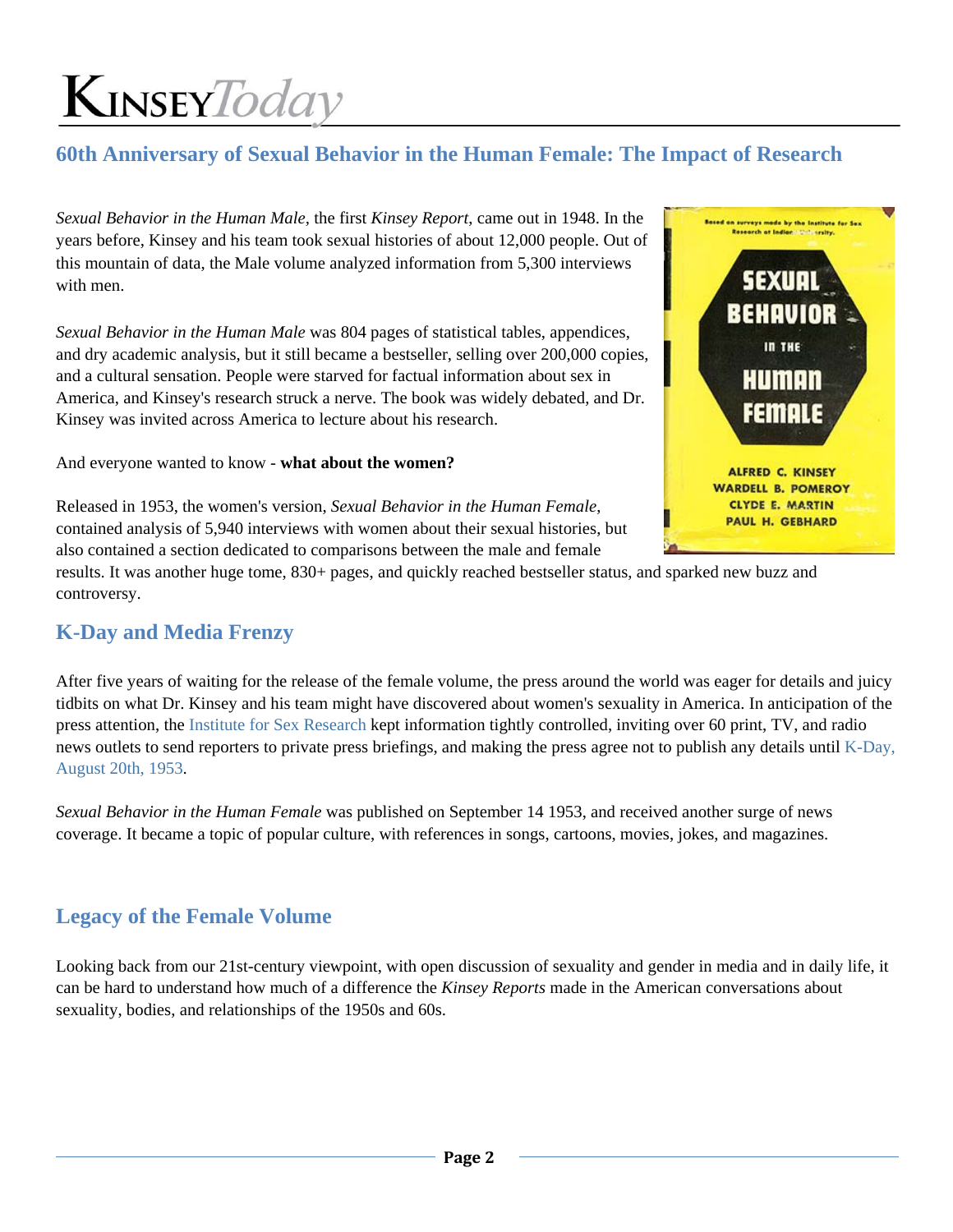So we asked a few researchers to share with us what they feel was so revolutionary about the research shared 60 years ago in the *Sexual Behavior in the Human Female*:

"Our major aim was to create a more rational and scientific view of human sexuality. We made it possible for additional sex research which sprang up after us. I am proud that I was able to contribute an anthropological cast to the female volume, improving it (over the *Male*)."

~**Dr. Paul Gebhard,** Director, 1956-1982, and co-author of *Sexual Behavior in the Human Female*

"As the first woman and third Director of The Kinsey Institute I wanted to honor the Anniversaries of Dr Alfred Kinsey's classic works which provided the foundation of the Institute with a statement that would reflect their tremendous impact on science and world culture.

The "Kinsey Reports" were in their own way akin to the discovery of the "New World" several centuries earlier. An entire realm of human existence remained cut off from the purview of scholars and scientists, particularly in



the western world after the fall of the Roman Empire. As a result, when they first appeared, the Reports represented far more than just a monumental step in the progress of the social sciences, but, for the first time, firmly established the study of human sexuality within the halls of science. This pioneering undertaking helped to peel back many of the layers of obfuscation, denial and outright mistruths that had distorted or completely obscured humankind's understanding of one of our fundamental features. Though many shadows still remain in the domain of sexuality, it was Kinsey's work that first cast the light of modern science into the darkest of its corners for not just academics but the public as well.

As the Institute's name implies, there are no questions of Sex, Gender or Reproduction whose understanding does not in some way stem from the emergence of Kinsey's work six decades ago.

This anniversary is a time to celebrate and acknowledge the courage and foresight of Dr. Alfred Kinsey and the scientists, researchers and clinicians who worked with him and have followed him over the past 6 decades!"

~**Dr. June M. Reinisch**, former Director, The Kinsey Institute for Research in Sex, Gender, and Reproduction

*"Sexual Behavior in the Human Female* revealed that most women (such as 97% of married women) had experienced orgasm, just not by intercourse. This busted the myth of the 'frigid' wife, and showed the importance of the clitoris in female orgasm.These two books led millions of people to understand that variation in sexual expression is natural; thereby validating their sexuality and enriching their lives."

**~Richard Crosby**, Senior Research Fellow. Professor, Department of Health Behavior, University of Kentucky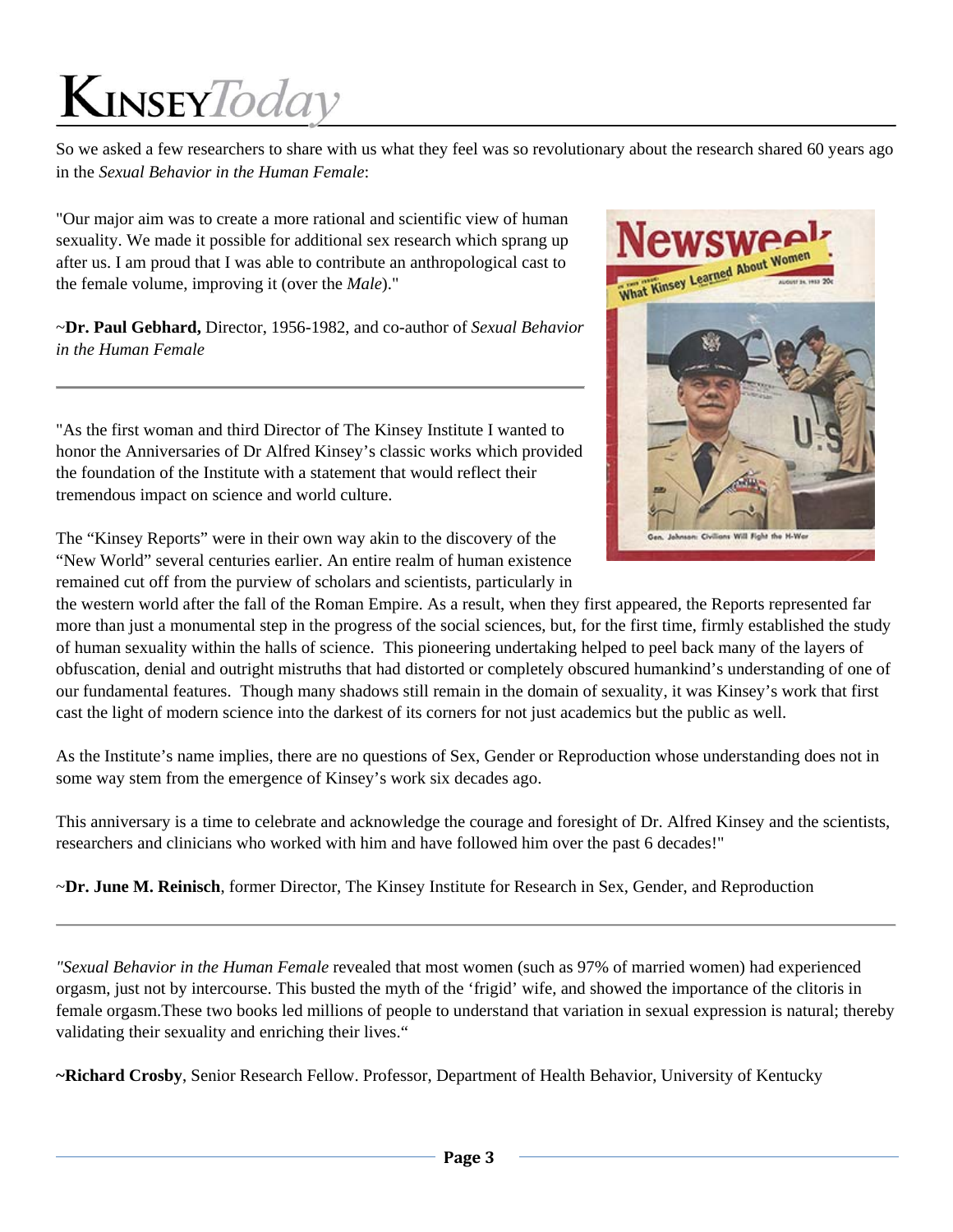"My work on human reproductive functioning on 5 continents over the past 30 years has taught me the enormous value and power of Kinsey's maxim that we are here to record human variation, not to judge it. His groundbreaking work 6 decades ago made possible current scientific understanding of human sexuality, thereby increasing our collective empathy for, and joy in, human universals and differences."

~**Virginia J. Vitzthum**, Senior Scientist, The Kinsey Institute for Research in Sex, Gender, and Reproduction; Professor of Anthropology, Indiana University

"The 0-6 scale in the *Male* volume and the debunking of the myth of the vaginal orgasm in the *Female* volume are two of Kinsey's long-lasting achievements. The 0-6 scale is a non-hierarchical tool that an untold number of people have used to identify their sexuality.

Demonstrating that Sigmund Freud's idea of orgasmic transfer was not physiologically possible paved the way for present-day understandings of women's sexualities."

~**Donna J. Drucker**, MLS, PhD, Postdoctoral Fellow, Technische Universität Darmstadt, Germany and author of the upcoming book, *The Classification of Sex: Alfred Kinsey and the Organization of Knowledge* (2014, U. of Pittsburgh Press).



"I think the most enduring legacy of Kinsey's work, on a cultural level, is the concept of a continuum of sexual orientation – the 'Kinsey Scale.' Although the dominant paradigm is still categorical – "are you straight or gay?" - most folks born into the post-Kinsey world have some understanding that people who are nominally heterosexual may have occasional homosexual experiences or attractions (and vice versa).

Kinsey's work highlighted how frequently homosexual attraction occurs in heterosexuals: almost half of men and a fifth of women in his samples had "reacted to" a member of the same gender. I find it remarkable how casually people my age accept the fluidity of sexual orientation (e.g., being "bicurious") when just a few generations ago, sexual orientation was considered ironclad and absolute."

~**Tierney Lorenz**, Ph.D., Postdoctoral Fellow, Common Themes of Reproductive Diversity, Kinsey Institute, and Center for the Integrative Study of Animal Behavior, Indiana University

*"Sexual Behavior in the Human Male* and *Sexual Behavior in the Human Female* are the bibles of sexology. Critics can carp about the sampling, elements of essentialism, etc., but when push comes to shove, there is no sex research that has informed us as much about human sexual behavior."

~**Martin S. Weinberg**, Senior Research Sociologist and Trustee, Kinsey Institute, 1968 – 1980, Professor of Sociology, Indiana University.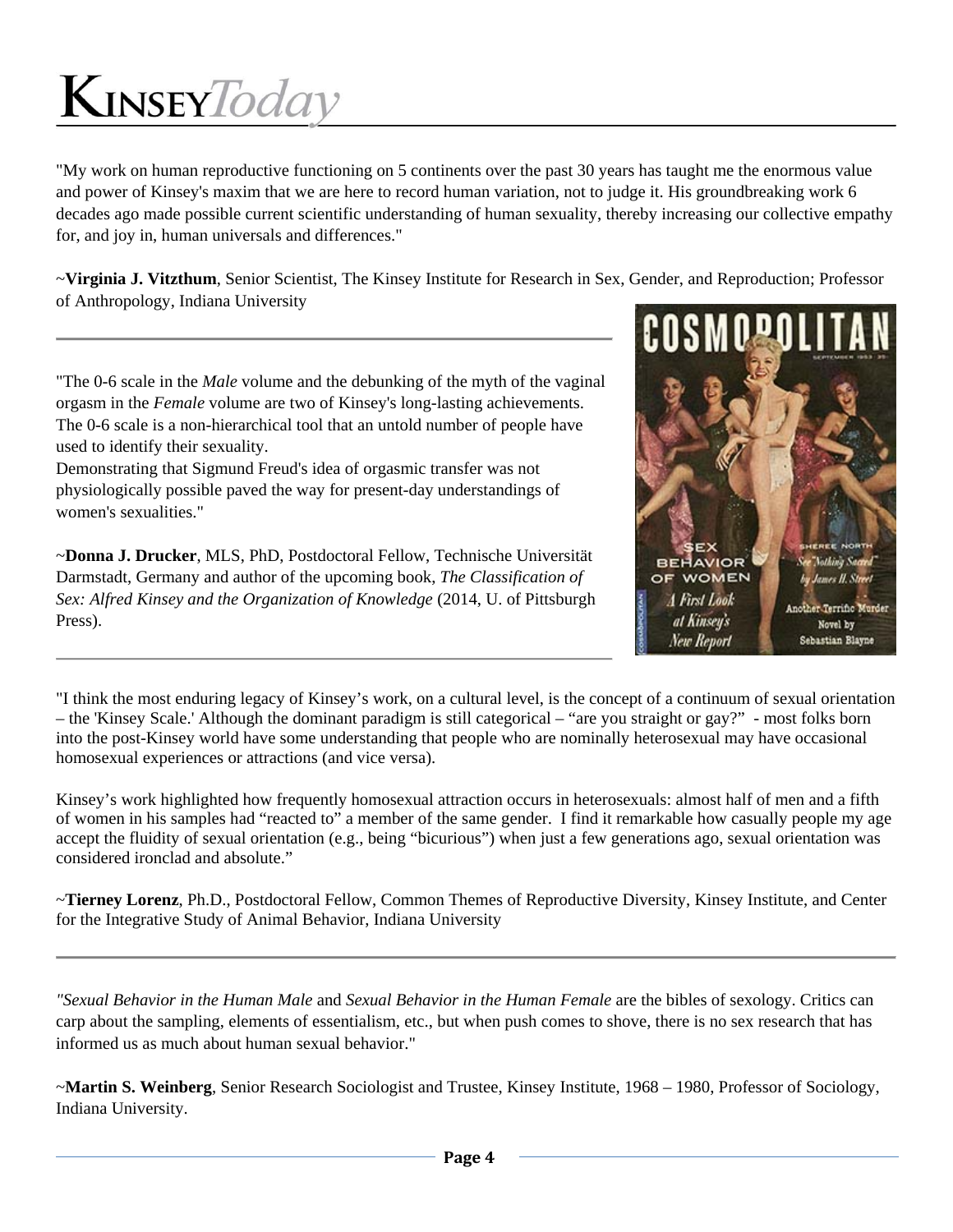### **Kinsey Institute Researchers Present at IASR**

The International Academy of Sex Research Annual meeting was held in Chicago, Illinois August 7-10. Kinsey Institute researchers presented on a wide range of new findings.

**Rebecca Gregory**, doctoral student in the Department of Psychological and Brain Science at Indiana University under Dr. Julia Heiman, received the award for the Best Junior Poster. Her poster was one of 126 presented at the conference.

The project Gregory worked on addressed mechanisms that might help to explain what goes on in the postpartum brain to influence new mothers' lack of attention to sexual cues, and greater attention to infant cues. She analyzed the effects of the hormone oxytocin on both mother-infant interactions, including breastfeeding and bonding, and sexual responses. Women who were postpartum and women without children were both given oxytocin nasal spray, and their brain reactions (activation) to sexual and infant stimuli were obversed through fMRI (functional MRI). The VTA, known as a reward center of the brain, was activated by the oxytocin in both sets of women.



"Our findings show that reward areas in the postpartum brain respond differently to similar yet affectively distinct infant image types and that oxytocin increases activation of the VTA...in response to sexual and infant stimuli."

The project is funded by National Institutes of Health, and is part of Dr. Heiman's research examining the role of oxytocin in the postpartum period.

*Oxytocin Increases VTA Activation to Infant and Sexual Stimuli in Nulliparous and Postpartum Women* Gregory, R., Cheng, H., Rupp, R. A., Sengelaub, D., & Heiman, J. R.

Other presentations at IASR included:

- Testing The Kinsey Institute Homework Intervention Strategy (KIHIS) Among Men Who Have Sex with Men Emetu, R. E., Marshall, A., Sanders, S., Crosby, R. A., Graham, C. A., Milhausen, R. R., & Yarber, W. L.
- The effect of condoms on penile vibrotactile sensitivity thresholds in young, heterosexual men. Hill, BJ, Janssen, E, Kvam, P, Amick, EE, Sanders, SA

Sexual inhibition and sexual excitation in men with and without erectile dysfunction. Quinta Gomes, A. L., Janssen, E., Adaikan, G., & Nobre, P.J..

- Orgasm Experiences Among Emerging Adult Men and Women: Relationship Context, Gender, and Attitudes Toward Uncommitted Sexual Activity. Garcia, J. R., Massey, S. G., Merriwether, A. M., & Seibold-Simpson, S. M.
- Women's Condom Use Intentions: The Moderating Effects of Alcohol and Condom Use Self-Efficacy George, W.H., Davis, K. C., Masters, N. T., Eakins, D., Danube, C. L., Norris, J., & Heiman (with U. of Washington)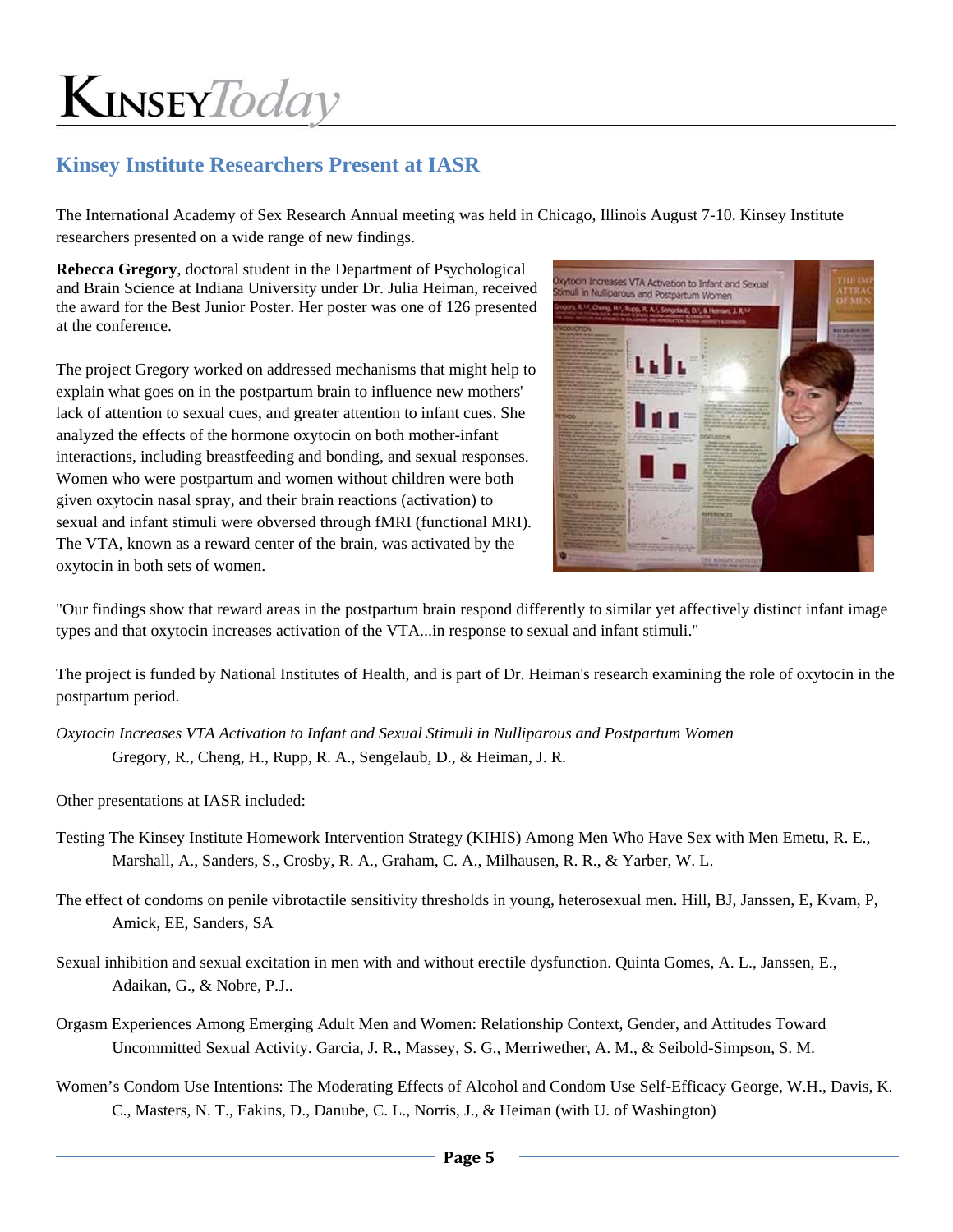### **Staff Comings and Goings**

### **Welcome Tierney..**

Dr. Tierney Lorenz is the new CTRD (Common Themes in Reproductive Diversity) postdoctoral fellow at the institute. Her research addresses the intersection of mood disorders and sexuality.

Dr. Lorenz's work examines the bidirectional relationship between sexual behaviors and symptoms of mood disorders. Her predoctoral work included psychophysiological studies of antidepressant use, sympathetic nervous system activity and genital arousal, clinical trials of behavior and writing-based therapies to improve sexual wellbeing in women with mood disorders, and cross-sectional studies of frequency of sexual activity and immunologic markers in men and women with and without mood disorders.

Her post-doctoral research examines how the presence or absence of sexual activity may influence immune response in healthy human females across the menstrual cycle, and if men and women differ in immune response to partnered sexual activity.



#### **...and Goodbye to Brandon**

Dr. Brandon J. Hill moves on from a position as a Kinsey Research Associate and doctoral student in Gender Studies at Indiana University to his new position: Research Professional at the University of Chicago's Center for Interdiciplinary Inquiry and Innovation in Sexual And Reproductive Health.

Dr. Hill's research investigates the affect sexual identity has on the psychological and mental health of sexual minorities. This research examines the affects social stigma has on the frequency and prevalence of depression, stress, anxiety (trait and state), and suicidality among gay and lesbian identified individuals.

He was recently awarded a grant to study transgender in the U.S. Military, and will continue his affiliation as Kinsey Institute Research Fellow.



Good luck Brandon!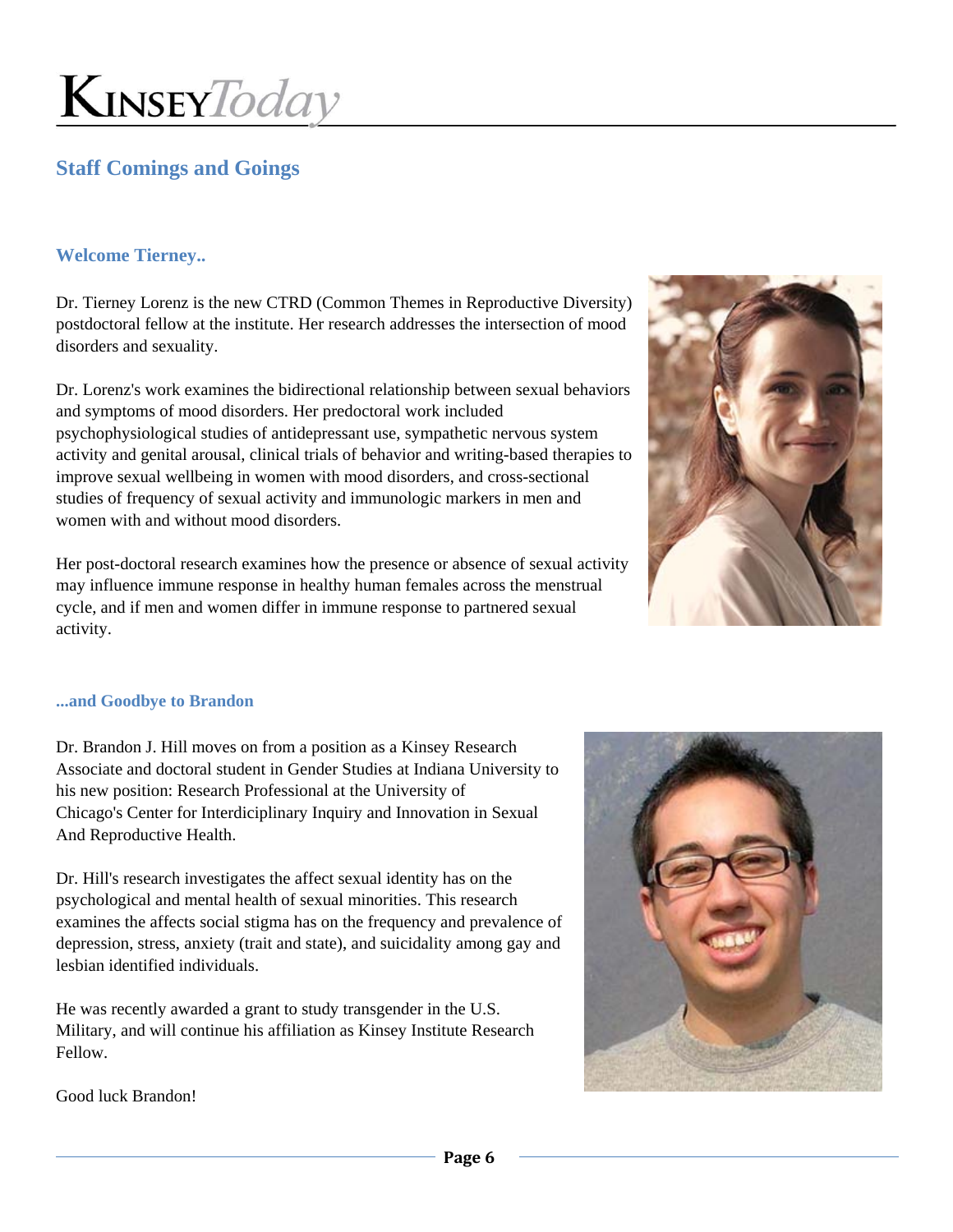### **John Money Scholar Studies Modern Fetish Communities**

This summer the 2013 John Money Fellow, **Samantha Allen** of Emory University, visited the Kinsey Institute library to research her dissertation project, "Thinking Fetishism: An Affective Reading of 'Sexual Paraphilias.'"



Photo: image attributed to Amber E, aka Mommy Florence from Baby Letters magazine,1980s.

Besides sending out regular tweets of the research gems she was discovering in our stacks, Samantha also wrote a blog post for our sexual health website, KinseyConfidential.org.

*Plugged In: Sexual Fetish Communities 1970s to the Present* is Samantha's comparison of the print resources for fetish communities she found researching at The Kinsey Institute with their modern-day counterpart -- online fetish community websites.

Despite the move from physical magazines and journals to digital forums and chat rooms, Samantha found some enduring similarities in how fetish communities share information and network in both the print and digital ages.

. . . . . . . . . . . . . . . . . . . . . . . . .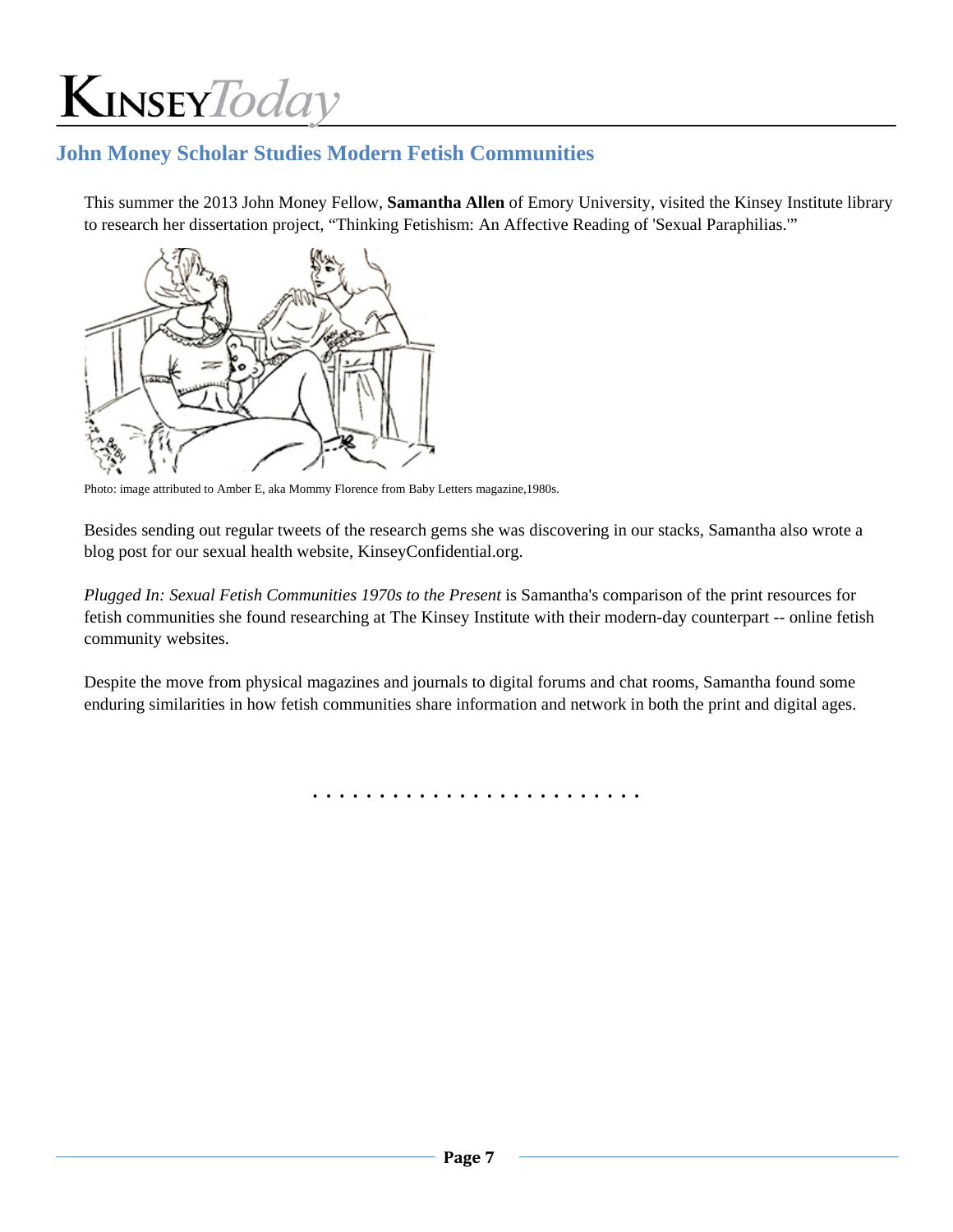

### **Fall Exhibitions at The Kinsey Institute**

# *Past/Present* **and** *La Vida Sexual*

September 6 through December 20, 2013

*Past/Present* brings together a varied selection of older artworks and materials from The Kinsey Institute collection and pairs them with recent acquisitions, to explore the connection between the work of contemporary artists and artwork and imagery from past eras. This mixed media exhibition is offered as part of the Fall 2013 Themester: "Connectedness: Networks in a Complex World."



Appearing in *Past/Present*: (Left) Unknown French photographer, hand-colored postcard, c.1920; (Right) Laura M. Abel, "Untitled #37 A.K.A. Wolfgang", 1998, color photograph (detail).

On display in our Corridor Gallery is *La Vida Sexual*, an exhibition of artwork from Latin America or produced by artists originally from Latin American countries, as well as Spanishlanguage materials from the Kinsey Institute Library.

**Opening reception for both exhibitions will be Friday, September 6, 5:00 - 7:00 pm, The Kinsey Institute Gallery, Morrison Hall.** The reception is free and open to the public. Refreshments will be provided.

The Kinsey Institute Gallery is open 1:30 pm to 5:00 pm weekdays or by appointment. Admission is free. Due to adult content, visitors should be 18 years of age or older, unless accompanied by a parent or guardian. Guided tours of The Kinsey Institute may be scheduled by calling 812-855-7686.

Appearing in *La Vida Sexual*: Emilio Sanchez, Untitled<br>Arawing n d drawing, n.d.